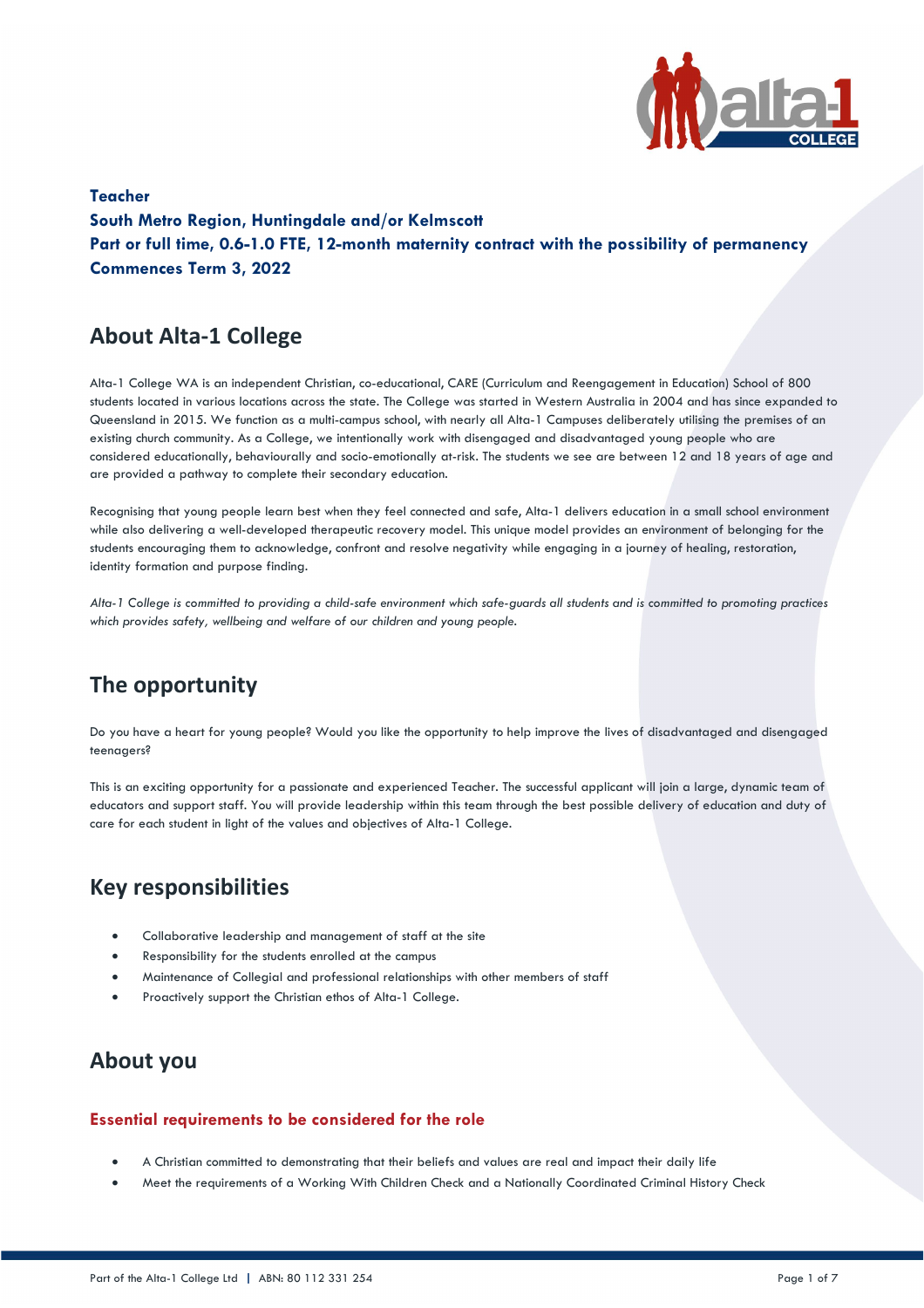

- To be registered with the Teacher Registration Board of WA
- Demonstrated communication and conflict resolution skills, relevant for managing relationships with parents, students and colleagues.
- Demonstrated ability to be flexible and use a variety of teaching and learning strategies to meet a vast range of individual students' needs and educational objectives.
- Demonstrated high ability to manage administrative tasks.

For more information regarding the function and requirements of this role, please refer to the job description below.

# **Benefits of working for Alta-1 College**

- Attractive Salary Packaging options available
- Opportunities for career progression
- Professional development
- A fun and friendly Christian working environment

## **How to apply**

If you can see yourself becoming a member of the Alta-1 team and succeeding in this role then please apply.

**To be considered, applications must include the following documents:**

- **cover letter**
- **separate document addressing the selection criteria**
- **current resume**
- **written reference from your pastor or a statement of faith**

You can locate the selection criteria in the job description below.

Please submit applications or queries regarding this role via email to **[recruitment@alta-1.wa.edu.au](mailto:hr@alta-1.wa.edu.au)** addressed to the South Metro Regional Principal, Mrs Laurelle Coto.

### **Application closing date is Wednesday 6th July 2022.**

*Alta-1 encourages you to apply for this position as soon as possible and reserves the right to close this vacancy without notice.*

## **CHANGING LIVES ONE AT A TIME**

**www.alta-1.com.au**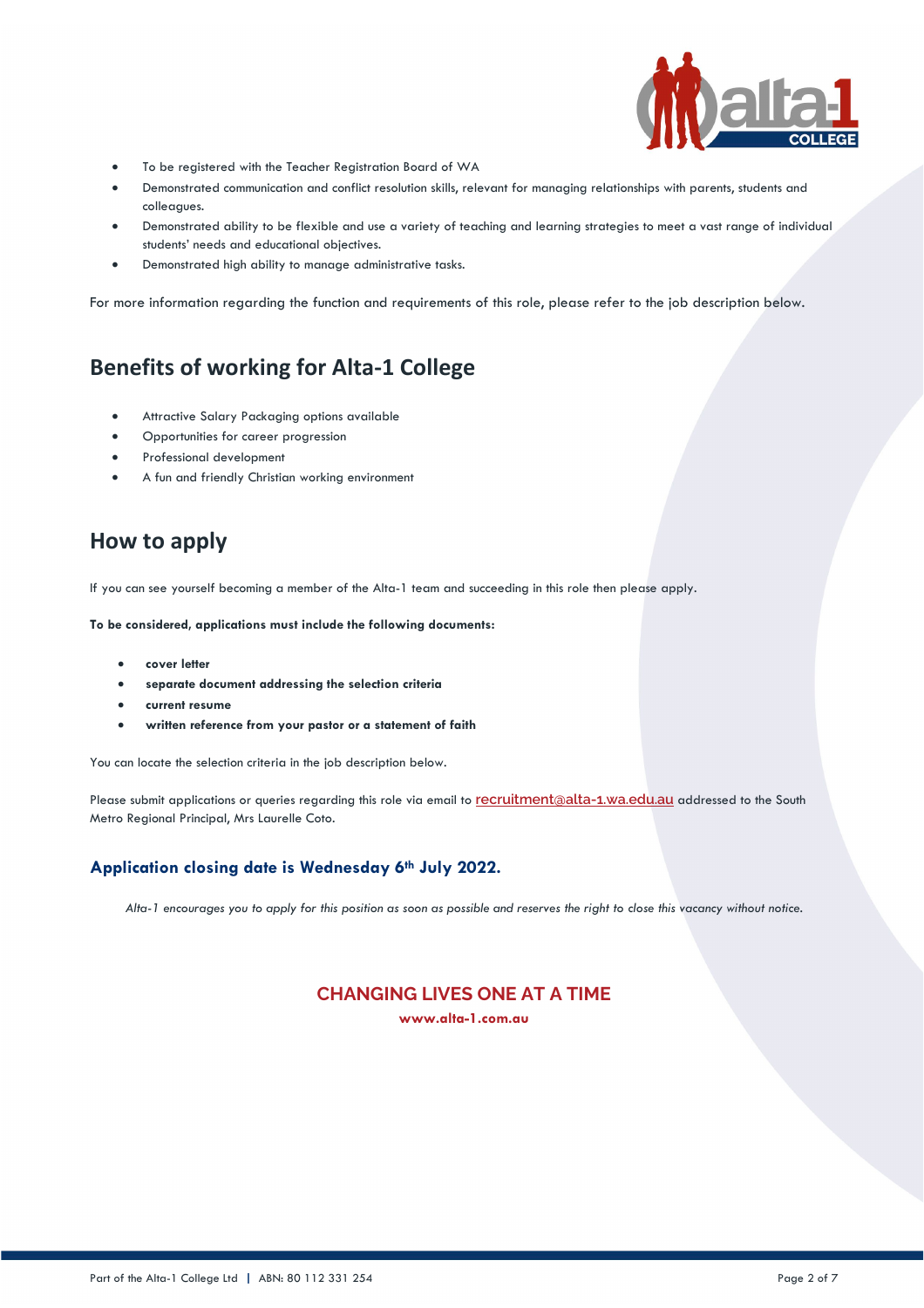

## **Selection criteria and job description**

**Alta-1 College Teacher**

## **Selection criteria**

### **Please ensure you address the below selection criteria in no more than four pages and submit, along with a cover letter, your resume and a statement of faith or a written pastoral reference.**

- 1. To have a personal faith and commitment to the Lord Jesus Christ.
- 2. To attend Church on a regular basis.
- 3. To maintain a lifestyle consistent with Christian profession.
- 4. To be registered with the Teacher Registration board of WA.
- 5. To meet the requirements to be granted a Working With Children Check and Nationally Coordinated Criminal History Check.
- 6. To have previous, relevant teaching experience.
- 7. To be able to demonstrate a passion for and commitment to working with at-risk adolescent students.
- 8. To be able to demonstrate effective communication and conflict resolution skills, relevant for managing relationships with parents, students and colleagues.
- 9. To be able to demonstrate familiarity with a variety of teaching and learning strategies to meet individual students' needs and educational objectives.
- 10. To hold a valid driver's license (not provisional).

### **Desirable**

- 1. Previous educational leadership and/or management experience.
- 2. Previous, relevant youth work experience.
- 3. Previous successful team leadership.
- 4. Previous experience developing Individual Education Plans.
- 5. An understanding of Christian Education.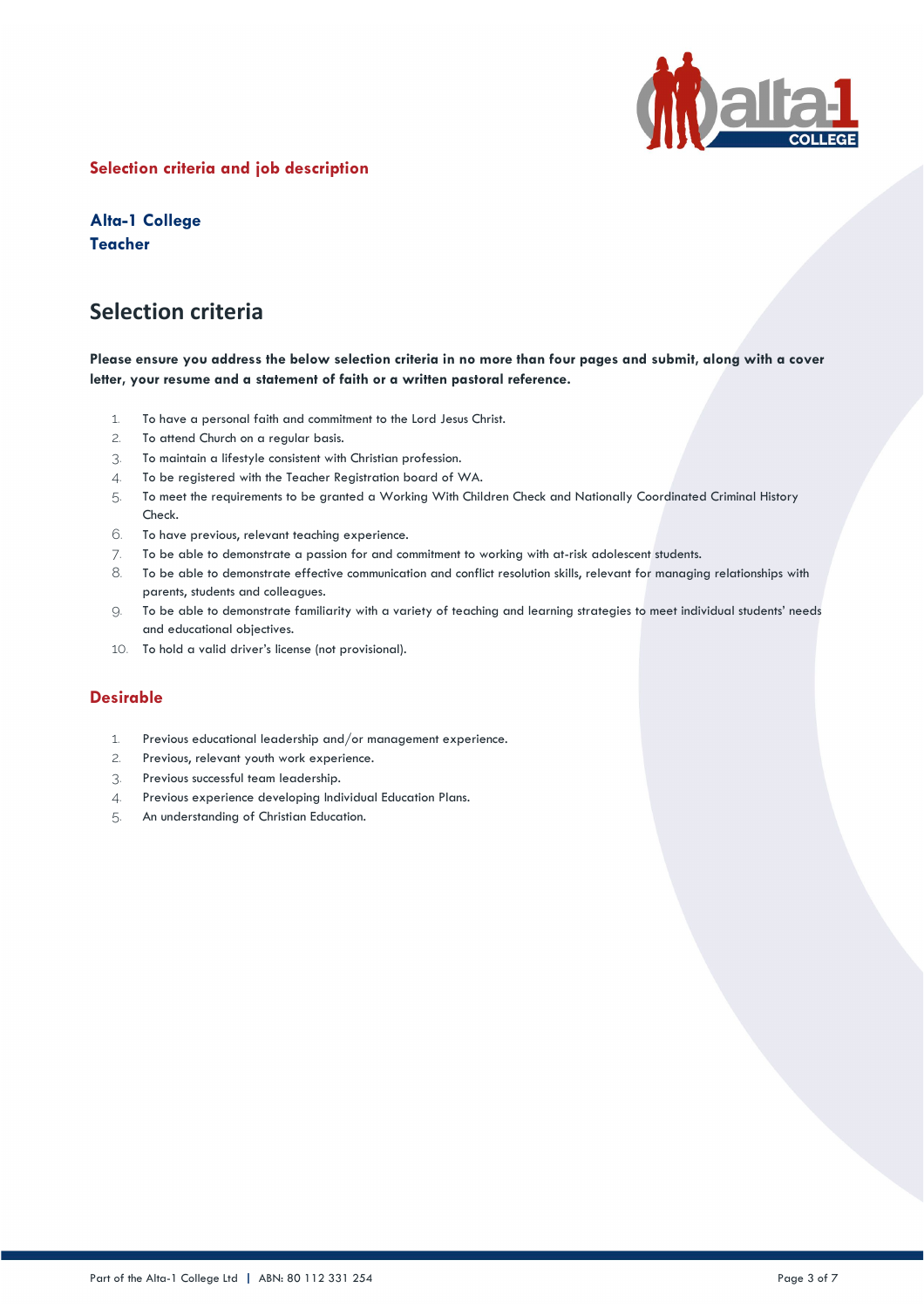

# **Job description**

**Alta-1 College is committed to providing a child-safe environment which safe-guards all students and is committed to promoting practices which provides safety, wellbeing and welfare of our children and young people.**

## **Primary role**

The primary role of a teacher at Alta-1 College is to provide leadership of an Alta-1 campus through the best possible delivery of education and duty of care for each student in the light of the values and objectives of Alta-1 College.

### **Nature of role**

The role of an Alta-1 College teacher is built around the following domains:

- Campus leadership and management
- Staff management
- Curriculum management and development
- Teaching practice
- Student behaviour management and development
- Student pastoral care
- Parental engagement
- Extracurricular involvement

## **Responsibilities of the Role**

#### **Professional Responsibilities:**

- Teachers are responsible for all students enrolled at their campus.
- Teachers are responsible to lead and manage all members of staff at their site.
- Teachers are responsible for the maintenance of Collegial and professional relationships with other members of the staff across Alta-1 College.
- Teachers are expected to be proactive in supporting the Christian ethos of Alta-1 College.
- The specific duties required of teachers within Alta-1 College include the following:

### **Key responsibilities**

#### **Campus Leadership and Management**

- Shares and communicates the College's vision, maintaining the developmental direction of the school.
- Contributes effectively to campus development.
- Communicates and models exemplary standards of professional conduct.
- Keeps accurate records of student attendance, progress and assessment.
- Effectively manages campus budget set by leadership.
- Initiates and fosters relationships with personnel form referring schools, agencies and bodies.
- Follows up enrolment leads in liaison with leadership and administration.
- Achieves enrolment targets set by leadership.
- Effectively manages weekly staff meetings.
- Proactively fosters and nurtures the relationship with the partner church.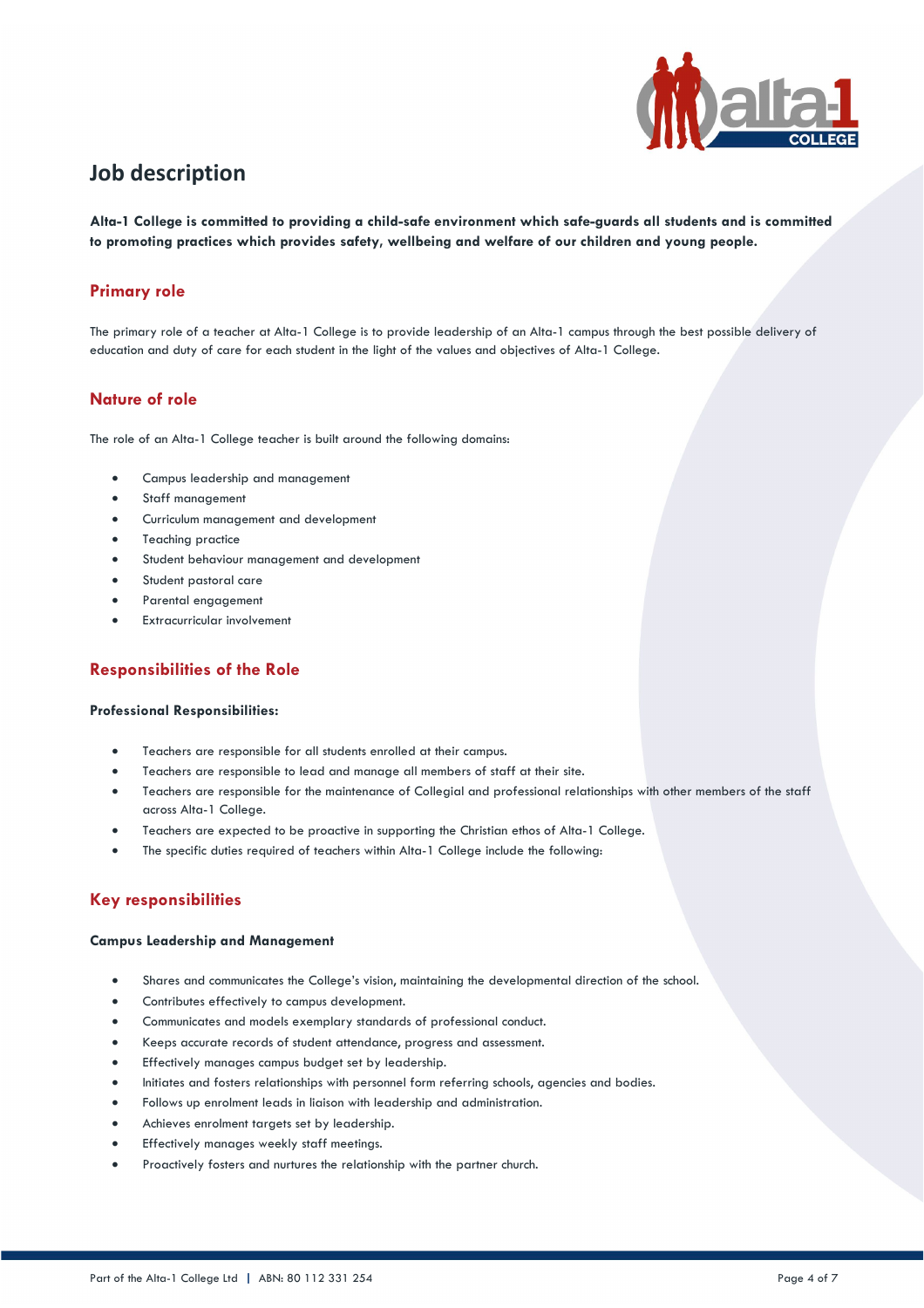

#### **Staff Management**

- Cares pastorally for campus staff members.
- Delegates responsibilities to campus staff members according to the strengths, abilities and passions.
- Facilitates opportunities for campus staff members to grow professionally.
- Provides regular feedback to campus staff members e.g., via weekly feedback session, informal chats, performance reviews.
- Fosters high team morale amongst campus staff members.
- Manages conflict between campus staff members effectively.
- Effectively performance manages campus staff as required.

#### **Curriculum Management and Development**

- Coordinates the implementation of the College's assessment policy.
- Utilises student performance data to guide curriculum improvement.
- Ensures Individual Education Plans are developed and updated every semester for each student.
- Participates in the creation, development and evaluation of curriculum within the College.
- Demonstrates awareness of existing resources including Learning Technologies and, where possible, participates in the creation, development and evaluation of resources for the implementation of the curriculum.

#### **Teaching Practice**

- Adheres to Alta-1 principals of teaching and learning.
- Promotes an environment of dynamic, active and genuine learning.
- Employs a variety of effective teaching strategies to successfully implement the curriculum.
- Differentiates the curriculum to ensure the needs of all individuals are met.
- Gives adequate time to lesson planning and organisation.
- Is aware of course requirements and their directions.
- Reflects on the effectiveness of teaching strategies used.
- Monitors each student and informs students of their progress.
- Submits lesson plans and records to the Regional Principal as required.
- Writes formal academic reports that conform to school guidelines.
- Supplies college administration with updates on student course enrolments, withdrawals and results in a timely and accurate manner.
- Liaises with the appropriate support staff in the implementation of the curriculum.
- Communicates clearly and positively with students.
- Demonstrates the seven AITSL Professional Standards for Teachers.

#### **Student Behaviour Management**

- Is fully conversant with policy/procedures.
- Keeps school and college administration informed of student movements.
- Maintains appropriate levels of supervision and standards of behaviour from students to ensure that activities are safe for student participation.
- Promptly informs parents/carers of any behavioural issues.

#### **Student Pastoral Care**

- Cares for students in a way that reflects the College's values.
- Displays sensitivity to students experiencing personal, social or organisational problems.
- Liaises with colleagues, parents (guardians) and external agencies concerning the group and its individual members.
- Ensures that all recovery activities are pursued in a manner consistent with the College's values.
- Encourages students to be active participants in recovery programs.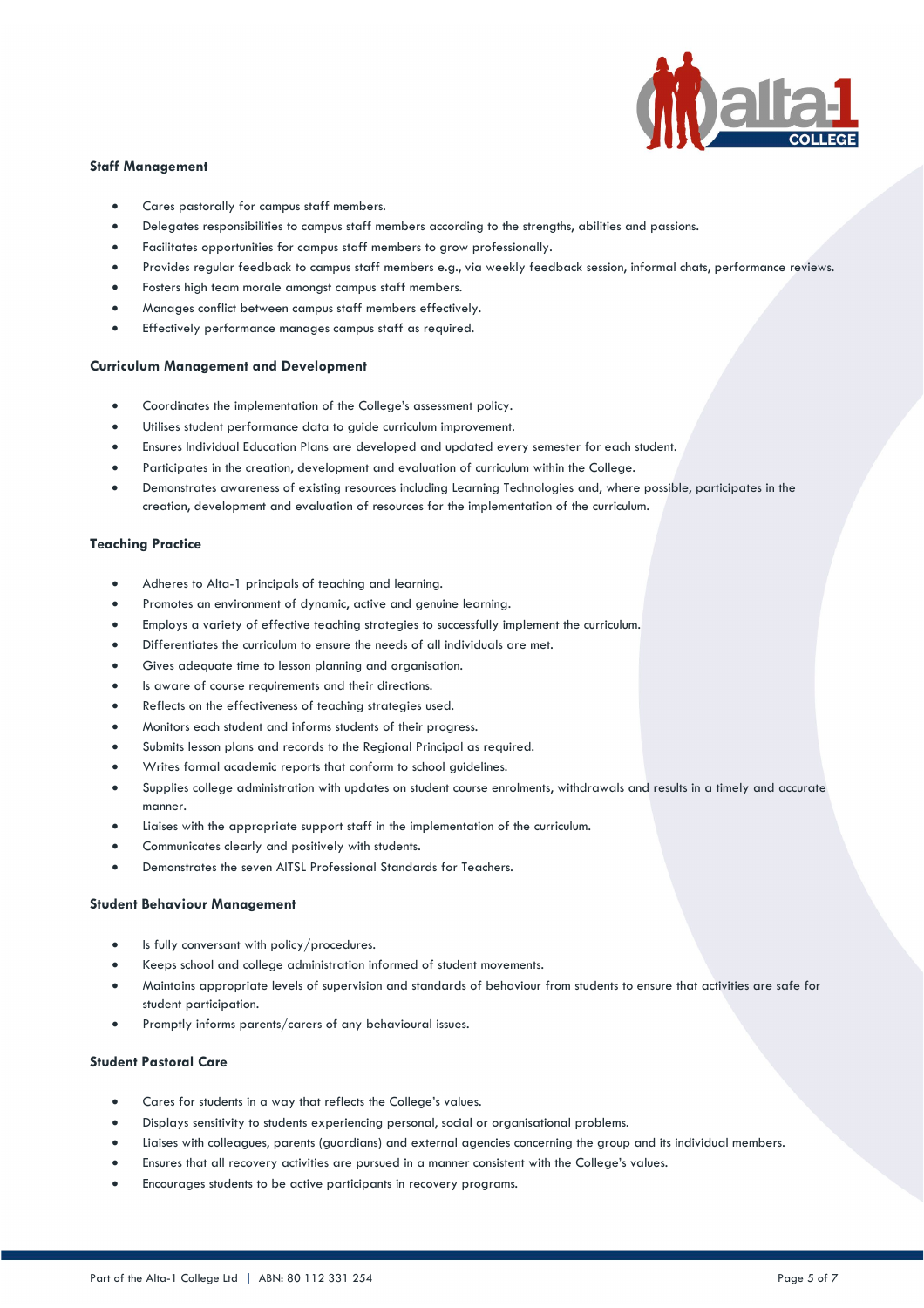

### **Parental Engagement**

- Responds positively to parental inquiries.
- Promotes a positive school image.
- Manages complaints appropriately and within policy/procedures.
- Monitors and guides preparations for parent nights and afternoon teas.
- Maintains good communication with parents concerning the progress of their child.

#### **Extra Curricular Involvement**

- Participates in professional development activities organised by the College.
- Participates in professional development activities arranged by self, according to interest and professional improvement, as negotiated with the Regional Principal.
- Organises and participates in student excursions linked to the teaching and learning program.
- Organises and participates in campus camps.
- Participates in whole College camps as directed by the Regional Principal.
- Participates in parent interview evenings as directed by the Regional Principal.
- Participates fully in annual staff retreat.
- Participates in awards nights.
- Other duties as directed by the Regional Principal.

#### **Reporting relationship**

Teachers are responsible to the Regional Principal for the general discharge of all their duties.

#### **External relations**

Public relations (eg. Contact with the media, police) and contact with general external agencies is the responsibility of the Executive Officer or delegate.